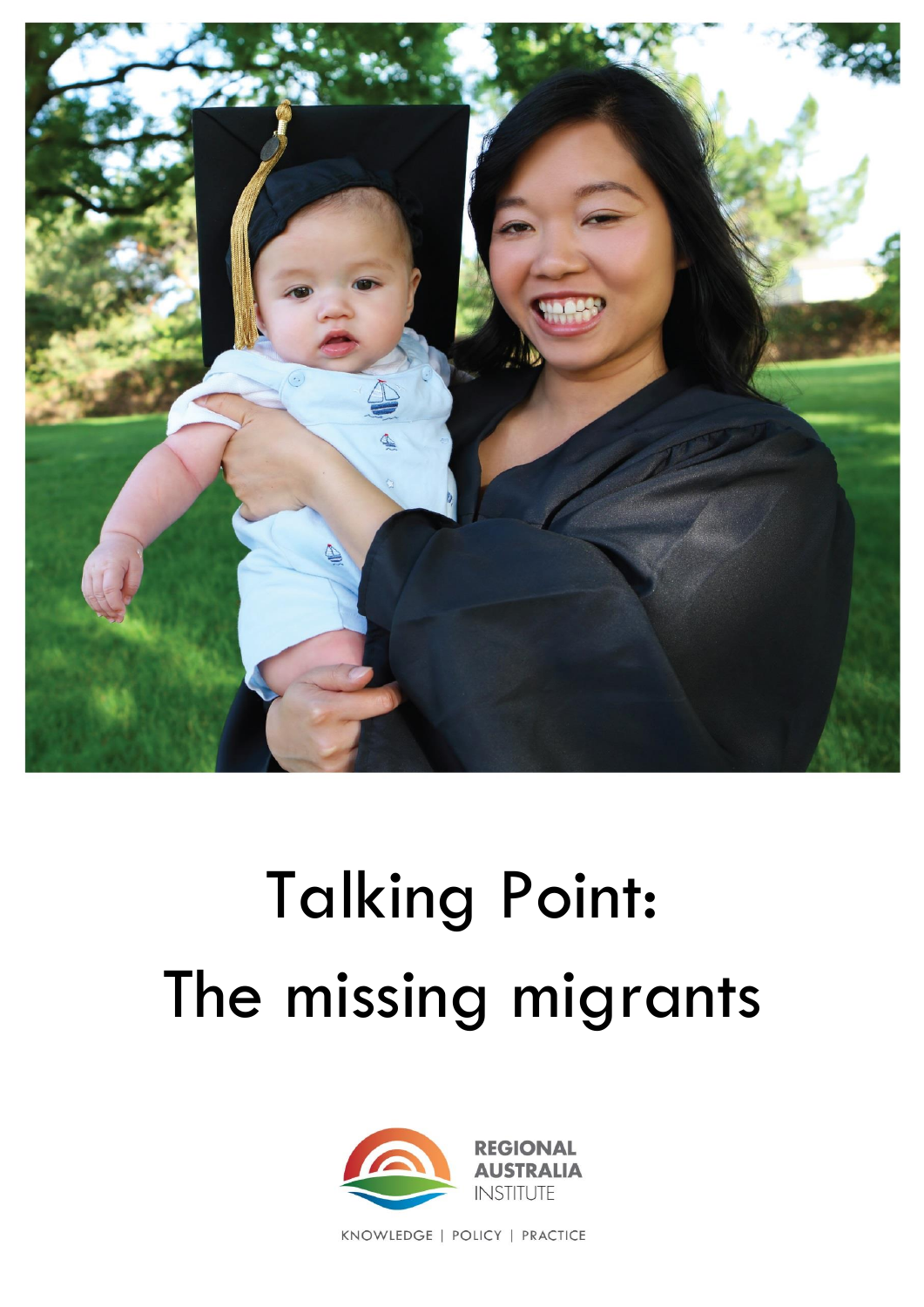## Executive Summary

Higher rates of population growth in our big cities are not driven by Australians moving from the regions to the city.

Regional Australia has lower population growth than the cities because it does not attract its share of international migrants.

Overall the migration of Australians is generally in balance, with young people leaving regions for the city and working age and older people moving out.

International immigration is responsible for over half the population growth in Australia.

If more international migrants settled in regional Australia, our regional population would grow at the same pace or even faster than the capital cities.

International migrants make their most important contribution in small rural towns that are most at risk of population decline.

For more than 100 mostly small rural areas, international migration was their only source of population growth. These places include Naracoorte and Lucindale (SA), Banana (Qld), Circular Head (Tas) and Carnarvon (WA).

These are mostly ageing places and migrants are often young and ambitious. They not only provide population stability, they also build diversity in the local community and create new jobs.

Regional communities can increase migration to their areas if they are proactive. Dalwallinu (WA) and Nhill (Vic) have achieved significant population growth through community led international migration strategies.

Others can follow their lead.

International migrants are missing from our vision of a successful regional Australia.

A better balance of regional and metropolitan migration will help to reduce the congestion issues in our big cities. It can also result in much better outcomes for migrants.

Often international migrants are seen as an option of last resort for regional communities that need more people. This Talking Point suggests they should be the top priority.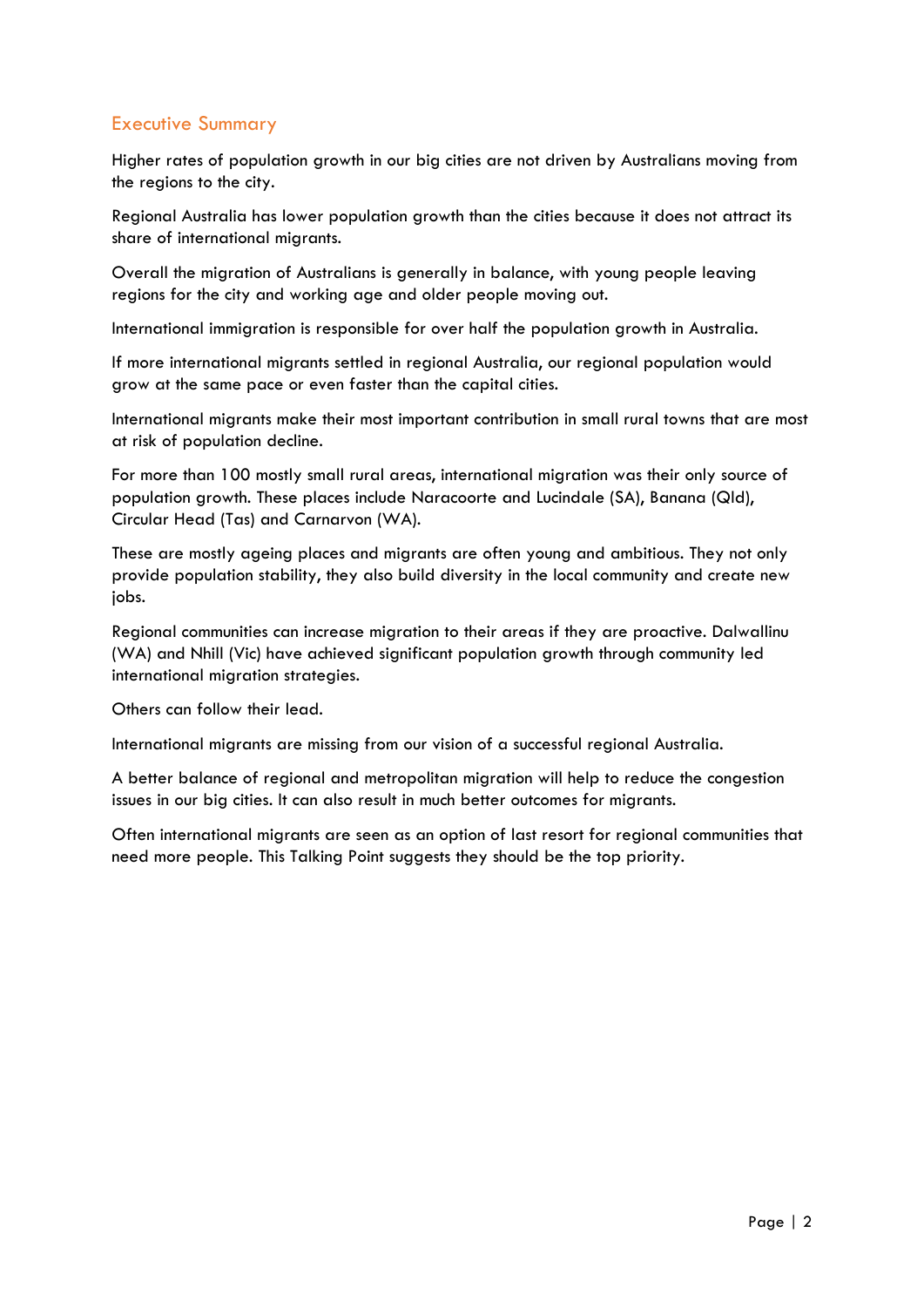## Starting the Conversation

At the Regional Australia Institute (RAI), we seek to identify evidence-based trends and opportunities in regional Australia.

We also want to start important conversations about what is happening in our communities and how local leaders can seek to create a better future.

Contrary to popular belief, the population of regional Australia is diverse, dynamic and growing. Regional returners, super boomers and international migrants are moving to regional communities, bringing with them new skills, experiences and opportunities.

However many small towns in rural and remote areas are struggling to attract the people they need to support their local economy and sustain their communities.

International migrants offer many advantages to growing regional communities and those at risk of population decline. They can boost regional economies, population size and help to strengthen local communities.

Despite this, international migrants and regional Australia are often seen as a poor match or international migration is treated as a last resort.

For areas with genuine capacity for growth, international migration can be an effective solution and should be more readily considered.

*Talking Point: The missing migrants* provides the much needed evidence to start an informed discussion about international migration and the role it could play in the success of Australia's small towns.

## The Regional Australia Institute's Population Dynamics Series

*Talking Point: The missing migrants* is the final Talking Point in a series of three examining the core population trends in regional Australia.

Australians are increasingly mobile people. It is important that policy, infrastructure, services and institutions understand and are responsive to population demand and demographics.

To better understand the different population trends, the RAI has developed a series of Talking Point papers, designed to stimulate discussion and showcase regional experience.

## Returning to Regional Australia

*[Talking Point: Returning to regional Australia](http://www.regionalaustralia.org.au/wp-content/uploads/2014/01/Final-Returners-Paper.pdf)* looks at the influx of Australians aged between 25 and 44 years into regional areas. There are now more people in this age group migrating from metropolitan to regional areas than vice versa. Many of these are regional 'returners', people who have left in their younger years but have come back later in life to resettle their roots in familiar ground.

#### The Rise of the Super Boomer

Regional Australia is ageing faster than the rest of the country. With baby boomers making up 39 per cent of the regional workforce, our regions are at the forefront of the economic and social changes that will come as Australia ages.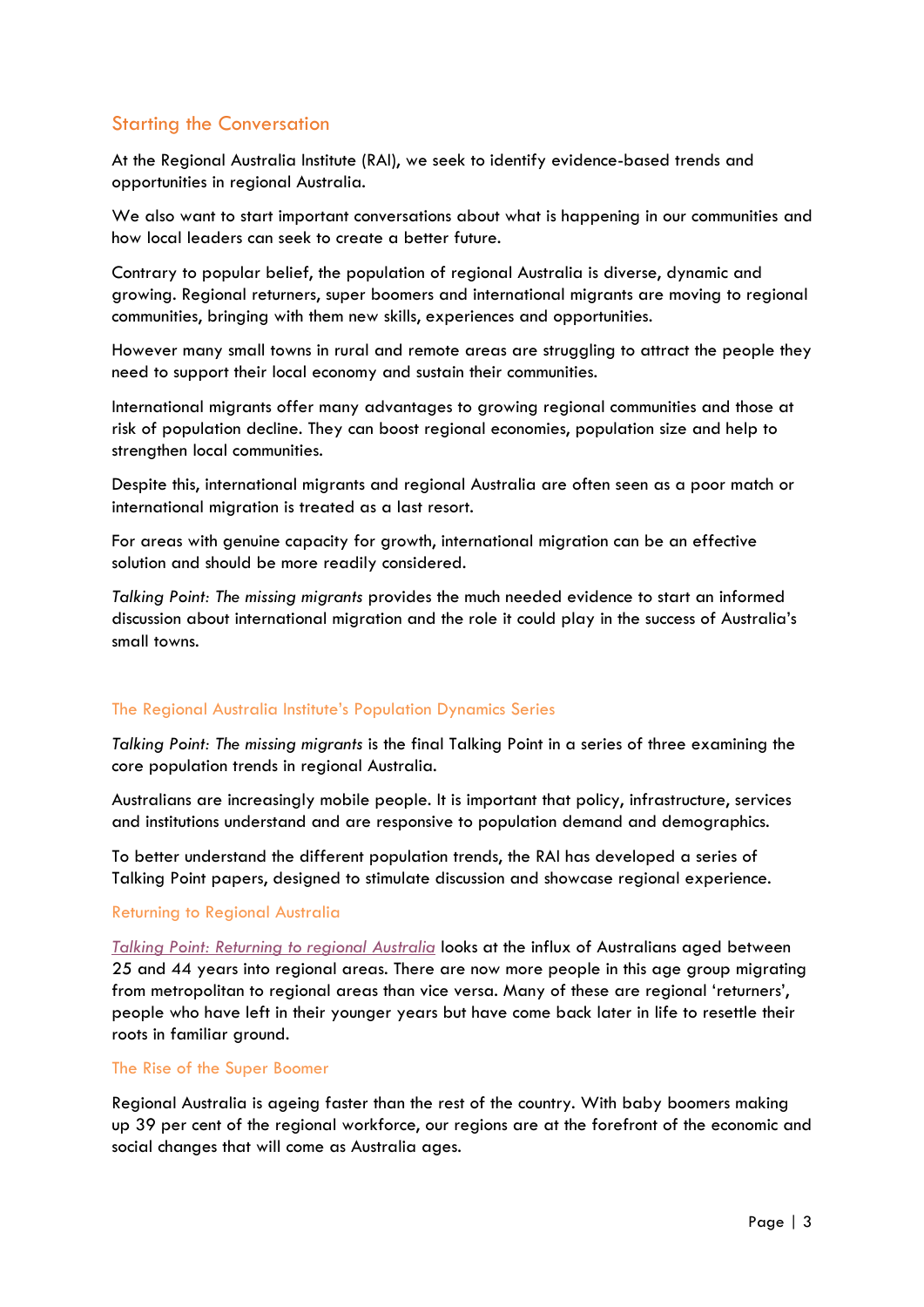*[Talking Point: An ageing \(regional\) Australia and the rise of the Super Boomer](http://www.regionalaustralia.org.au/wp-content/uploads/2014/11/Talking-Point-Super-Boomers-FINAL.pdf)* provides an overview of how ageing is occurring in different regions. It also identifies some of the contributions baby boomers are making in regions and encourages regions to leverage the positives of ageing.

These Talking Point papers originated from the RAI's first piece of work on population mobility, *Population Dynamics [in Regional Australia.](http://www.regionalaustralia.org.au/wp-content/uploads/2015/01/FINAL-Population-Dynamics-in-Regional-Australia.pdf)* This report explores the major factors, key drivers and influences of population change, including ageing populations, economic drivers, the role of international and internal migration, temporary migration and analyses how they influence the distribution of population across the regions.

The report demonstrates that regional Australia is diverse and dynamic - not static, homogenous and declining as many people assume.

Population data for each of the 623 local and regional areas is available in *[\[In\]Sight:](http://insight.regionalaustralia.org.au/)  Australia's R[egional Competitiveness Index](http://insight.regionalaustralia.org.au/)*. A summary of the key findings of this data is also provided in *[\[In\]Sights for Competitive Regions](http://www.regionalaustralia.org.au/wp-content/uploads/Insights-for-Competitive-Regions-Demography-FINAL-20150810.pdf) – Demography.*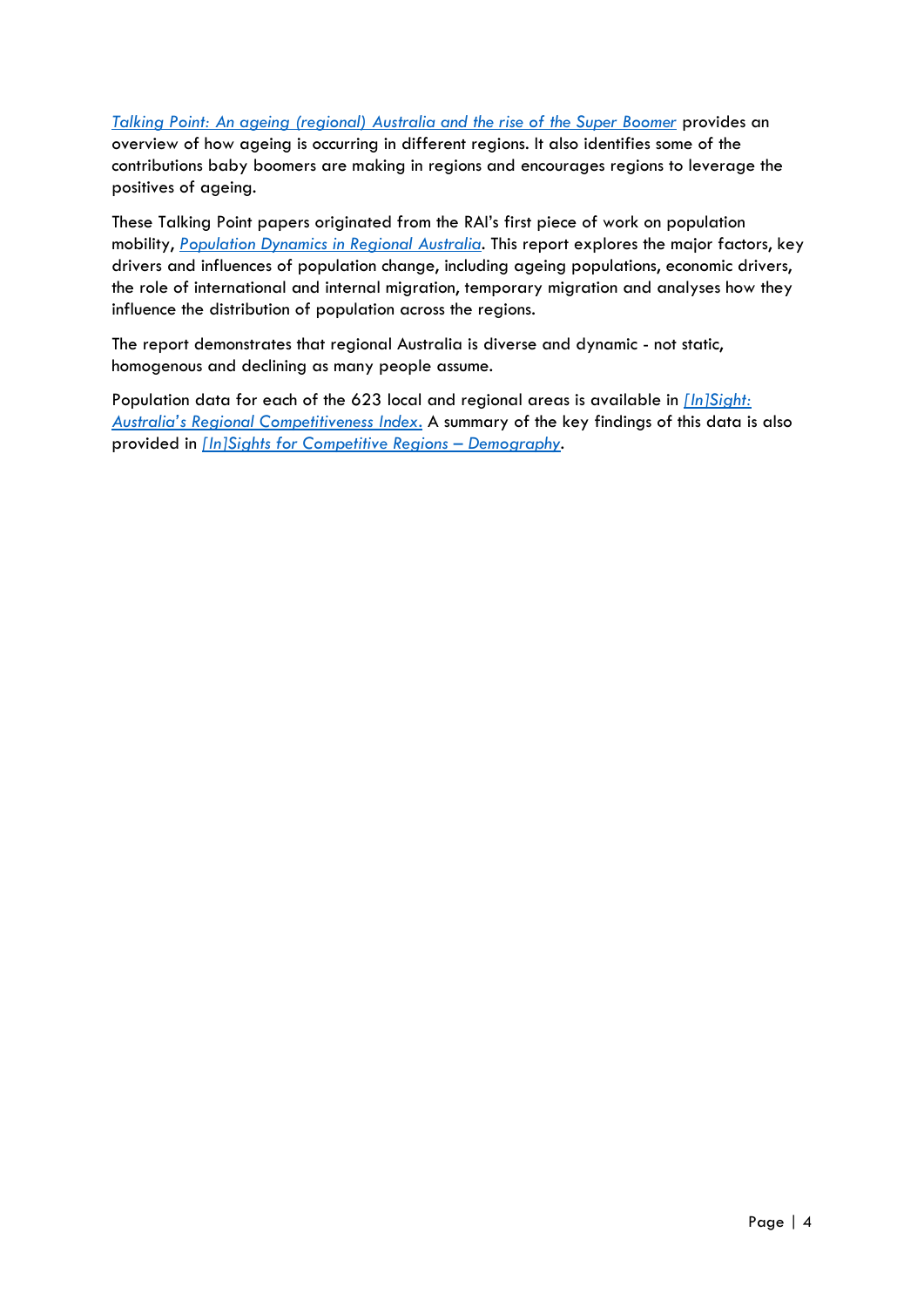## The Numbers

International migration is responsible for half of the population growth in Australia.

Regional Australia is no exception to this trend. In the last decade, there has been an increase in the number of international migrants living in the regions.<sup>ii</sup> Between 2006 and 2011 alone, 187,000 international migrants arrived in Australia and settled outside the major capital cities.<sup>iii</sup>

During this period, almost all regions attracted new international migrants, with some regions experiencing a greater influx than others. Regions in Western Australia, for example, were particularly attractive, reflecting the resources boom and the new employment opportunities this created.

Regional cities and large regional towns have also had significant refugee communities settled in the area. Host communities include Shepparton, Launceston, Albury, Coffs Harbour, Toowoomba, Townsville and Mount Gambier.iv

However, overall less than 20 per cent of the international migrants that arrived in Australia between 2006 and 2011 settled in a regional area. This is significantly less than the proportion of the population already living outside of the major capital cities. Approximately a third of all Australians live in regional areas.

A proportional settlement of international migrants in the period between 2006 and 2011 would have seen more than 125,000 additional migrants settle in regional Australia rather than in the major capital cities.

If it had occurred, population growth trends in Australia would look radically different (see Table 1).

Proportional settlement of international migrants would have resulted in the annual average population growth rate in regional Australia rising from 1.4 per cent to 1.7 per cent. The population growth rate of the major capital cities would also have dropped to 1.6 per cent.

This means that the annual average population growth rate in regional Australia would have been higher than the growth rate of the major capital cities.

|                                                                                    | <b>Proportion of</b><br>international<br>migrants settling in<br>regional Australia | <b>Average annual</b><br>population growth<br>rate of regional<br><b>Australia</b> | Average annual<br>population growth<br>rate of major capital<br><b>cities</b> |
|------------------------------------------------------------------------------------|-------------------------------------------------------------------------------------|------------------------------------------------------------------------------------|-------------------------------------------------------------------------------|
| 2006 to 2011                                                                       | 18.5%                                                                               | $1.4\%$                                                                            | 1.8%                                                                          |
| <b>Scenario: Increasing</b><br>regional settlement<br>of international<br>migrants | 32%                                                                                 | 1.7%                                                                               | $1.6\%$                                                                       |

*Table 1: Impact of international migrants on average annual population growth rates*

However, shifting the settlement of international migrants is not primarily about numbers. It is about enabling regional communities to access people with the vital skills and resources they need to ensure their future.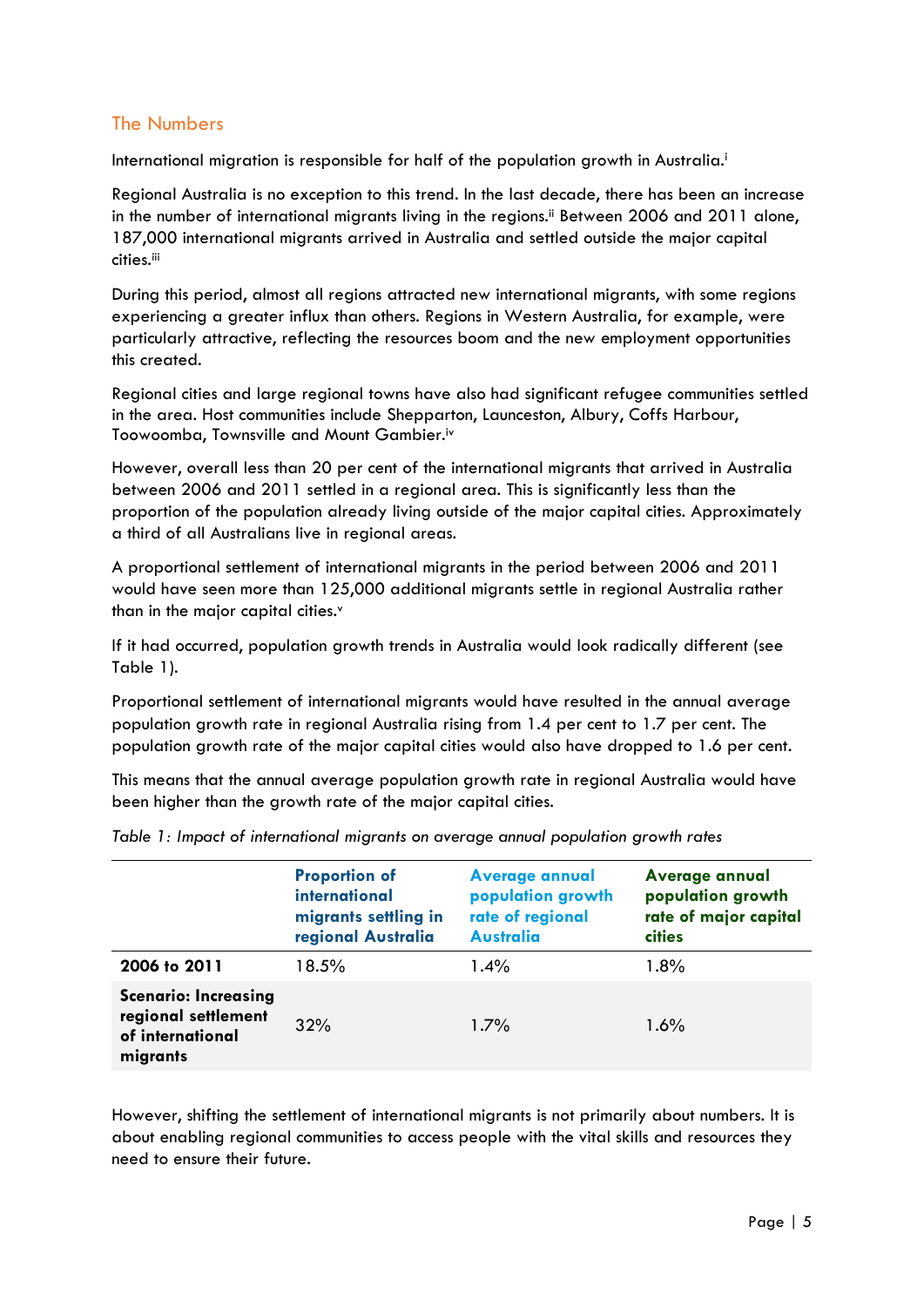## The Contribution of International Migrants to Regions

International migrants are a vital asset for building the local economy and the community.

# International migrants make a number of vital contributions to the regional communities they settle in



*Figure 1: Contribution of international migrants to regional communities* 

International migrants can fill skill shortages and gaps in regional areas including essential positions such as doctors and nurses.

The majority of international migrants settling in regional Australia are skilled migrants. This is reflective of Australia's migration program and its emphasis on attracting skilled workers.

International migrants are also important contributors to the unskilled workforce, often filling positions that domestic workers are unwilling to do. Abattoirs and poultry plants are important businesses in regional Australia that would often be unable to operate without international migration.

Contrary to the popular belief that international migrants take Australian jobs away from Australians, by filling many of these positions and settling in regional areas, international migrants are helping to create new jobs. An examination of the experience of Nhill in Victoria (see Case Study page 9) showed that new entrants helped to create more than 70 new fulltime equivalent jobs during the period between 2009 and 2014.vi

International migration is also an important source of population growth.

For many small towns, international migrants are their only source of population growth.

Between 2006 and 2011, more than 100 local government areas relied on international migration to help offset the net loss of the domestic population (see Figure 2).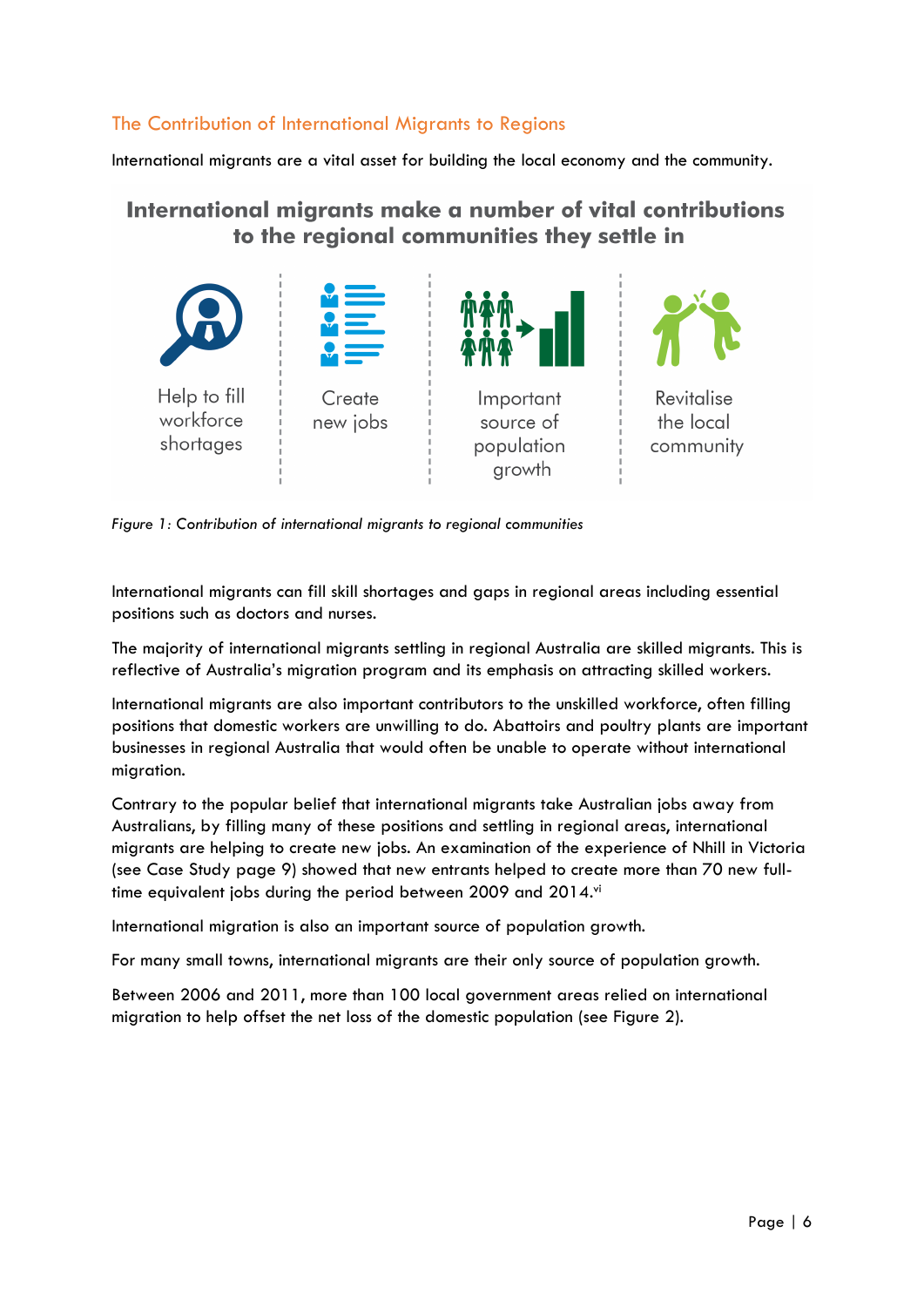

*Figure 2: Growth Australia-Born and Overseas-Born Population, 2006-11 Source: ABS Census data 2006, 2011*

By settling in regional communities, international migrants are helping to provide stability to the local population and services as well as bringing more diverse and younger residents to these communities. For example, 40 per cent of recent international migrants that were living in regional Australia in 2011 were aged between 20 and 34 years.vii

International migrants settling in regional Australia play a crucial role in community building, participating in sport and other community groups and volunteering.<sup>viii</sup>

In order for regions to access international migrants and make the most of these many advantages, we need a policy environment that facilitates and encourages regional settlement.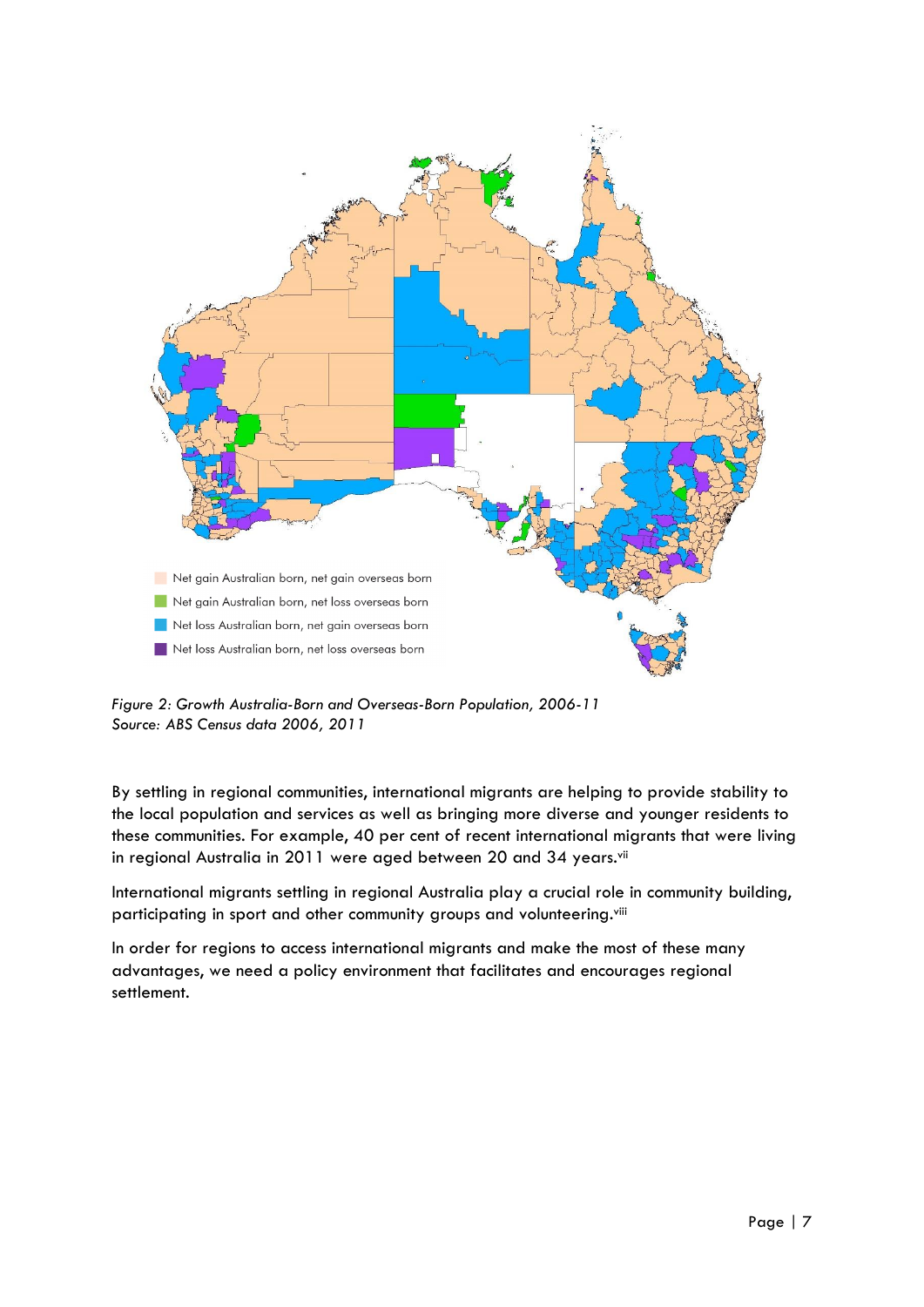# Getting to Regional Australia

The people who come from overseas to Australia, the skills they bring and their destinations, are guided by policy to a much greater extent than internal migration and natural increase.

Therefore it is critical that we create the right policy environment to ensure international migrants are able to settle in regional Australia if they choose to.

Depending on their eligibility, international migrants can use any of the currently available visas to settle in regional Australia including skilled, family or temporary visas (for example 457 visas).

The Australian Government also has a series of migration initiatives that are specifically designed to attract international migrants to regional areas. These include the Skilled Regional visa and the Regional Sponsored Migration Scheme. Many of these visas have concessions or offer incentives to encourage international migrants to settle in regional Australia. These might include shorter processing periods or more flexible criteria for determining an international migrant's eligibility.

These initiatives are mainly designed to target young, skilled, English-speaking migrants and bring them into areas where they are needed most.<sup>ix</sup>

There are also initiatives in place that do not have the same emphasis on skills but still encourage international migrants to live and work in regional areas. The second Working Holiday visa is a well-known example of this. To be eligible for a second Working Holiday visa, migrants must have undertaken a minimum of three months' work in a designated regional area in a specified industry.<sup>x</sup>

Initiatives like the second Working Holiday visa specifically target temporary international migrants, meaning those who do not plan to stay in Australia long-term. Although temporary migrants offer many unique advantages for regional communities, this Talking Point specifically focuses on permanent migrants.

To encourage refugees to settle in regional Australia, the government has re-introduced the Safe Haven Enterprise visa (SHEV).

SHEVs are valid for up to five years and are designed to encourage people to work and study in specified regional areas. If a SHEV holder is working and not receiving income support, or is engaged in full-time study in one of the specified regional areas for a period totalling 42 months, they will be eligible to apply for a range of general migration visas, including some permanent visas.<sup>xi</sup>

Visa incentives that encourage regional settlement are important for attracting international migrants to regional Australia. However, evidence shows that many international migrants remain in regional areas beyond visa requirements.xii This suggests that visa concessions are not necessarily the reason they stay. The local community, access to services and the preferences of international migrants are more likely to shape this decision.

More detailed information about specific visas is available on the [Department of Immigration](http://www.border.gov.au/)  [and Border Protection](http://www.border.gov.au/)'s website.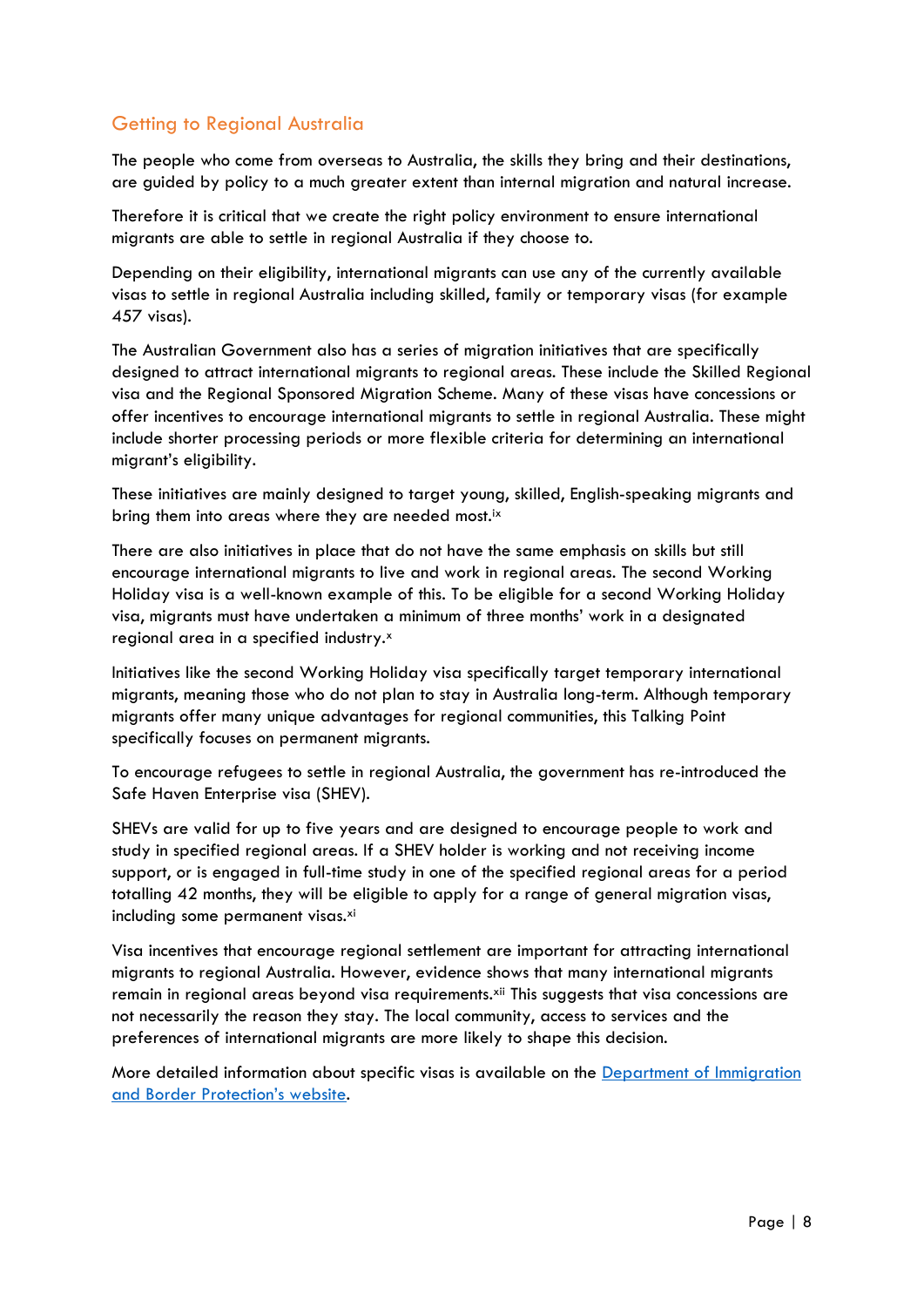## Migration in Practice

While policy is important and can be improved, the tendency to see international migration as an option of last resort may be the biggest barrier to improving the number of migrants moving to regional areas and their success when they arrive.

Recently there have been a number of examples of regional communities taking a pro-active and coordinated approach to attracting groups of new migrants with significant success.

The case studies below are examples of the win-win regional settlement can provide for both host communities and international migrants.

## **CASE STUDY Karen refugees, Nhill**

Since early 2010, the small town of Nhill in north western Victoria has successfully settled approximately 160 Karen refugees.

Attracting new migrants to the area was an opportunity to reverse recent trends of population decline and to support the expansion of Luv-a-Duck, the largest local commercial business.

It was Luv-a-Duck management that first identified the Karen as potential new residents for Nhill. Working in collaboration with AMES Australia, small groups of Karen refugees moved to Nhill in 2010. The positive experiences of these families inspired others and by the following year there were more than 70 Karen refugees (including families and children) in the community.

The increased population has enabled the creation and filling of additional jobs across a number of broader local businesses and services.

Between 2009 and 2014, a total of 70.5 Full Time Equivalent positions have been added to the regional economy. The settlement of the Karen refugees in Nhill has been arguably the largest contributing factor to this growth.

The contribution of Karen refugees goes well beyond job creation. They have redressed population decline in the town, revitalised local services and helped to re-energise the community.

In the words of the Hindmarsh Shire Council CEO:

*"The social impact of the Karen settlement is extraordinary. Nhill, a very conservative community, has embraced and opened their minds and hearts to the Karen. This has made Nhill a better place to live."*

The local community plays a core role in the successful settlement of Karen refugees. The Nhill community provided support for the new families, managing the cultural adjustment (for both communities) and providing initial accommodation.

*Source: AMES and Deloitte Access Economics (2015) Small Towns Big Returns: Economic and social impact of the Karen resettlement in Nhill*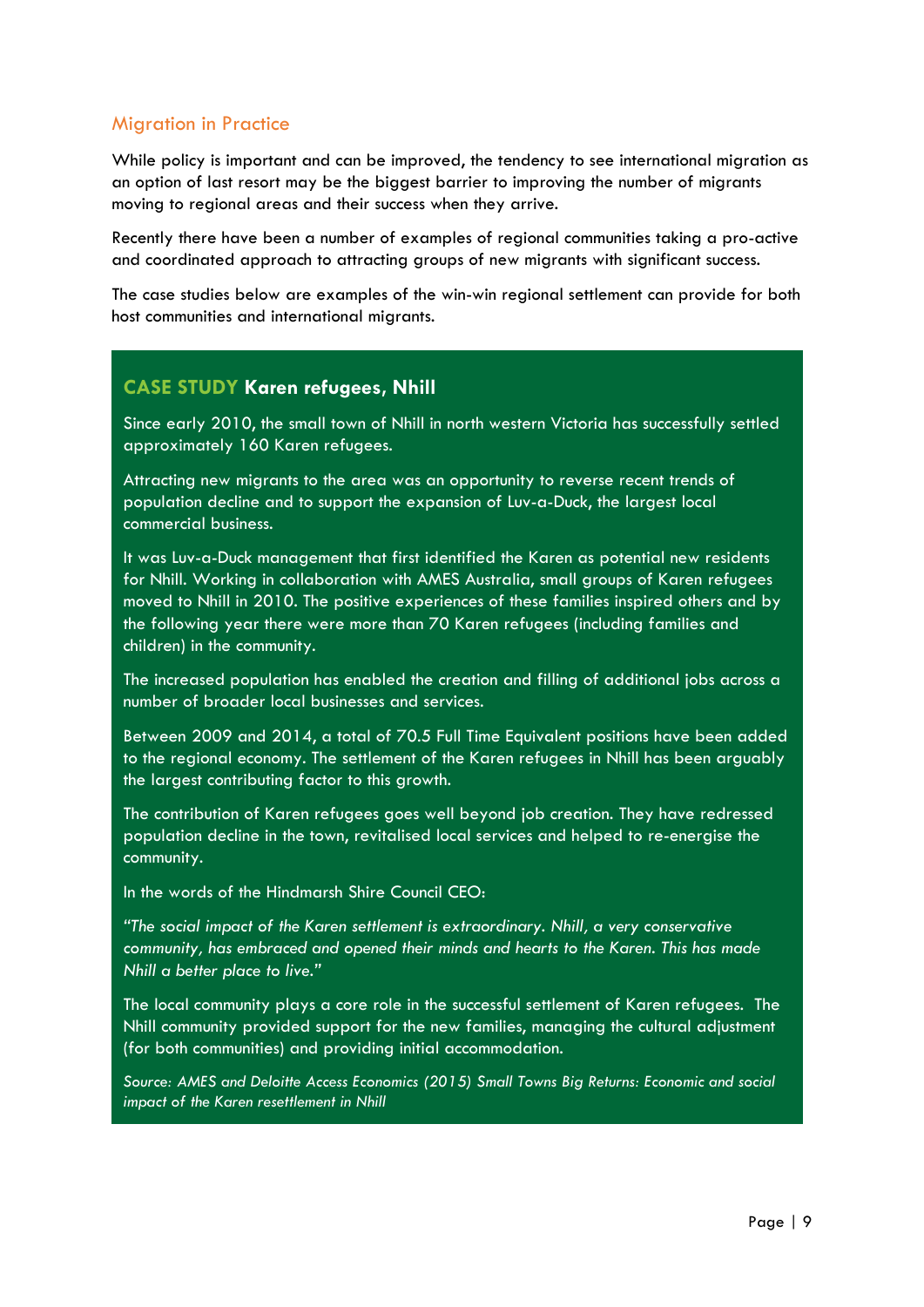## **CASE STUDY Dalwallinu**

In 2010 local community member, Stuart McAlpine had become disheartened with the underutilisation of infrastructure and the declining population in his hometown of Buntine, in the Shire of Dalwallinu, Western Australia.

After making contact with the Metropolitan Migrant Resource Centre and the Office of Multicultural Interests in Perth, Stuart presented a concept plan to the Shire of Dalwallinu. Seeing the merits of the proposal, Council endorsed the project and the Regional Repopulation Pilot Project was launched.

Identifying that there were also labour shortages in the town, the Regional Repopulation Pilot Project looked to settle refugee families into the area. Disappointingly secondary settlement of humanitarian refugees was not successful, however the repopulation of skilled 457 visa holders was.

The Shire of Dalwallinu has funded the Regional Repopulation Pilot Project and continues to support the project financially by way of a number of key staff, initiatives such as the running of English classes and hosting various community events. It was these events that had a galvanising impact on the social inclusiveness and successful integration of new residents to the Shire.

Their persistence has reaped benefits for the district. As of May 2015, 198 new residents had moved to the Shire of Dalwallinu since the 2011 Census. This is more than a 15 per cent increase in the population.

New residents have come mostly from the Philippines but also from India, Burma, Thailand, China, Finland, Britain, Korea, Singapore, Sri Lanka, Vietnam, England, Africa and New Zealand.

As a Shire once facing decline, the community has managed to turn this around in just a few years. Dalwallinu is attracting new residents from overseas and also different parts of Australia because it recognised the potential of international migration and took action.

*Source:* Shire of Dalwallinu interviews and *Regional Repopulation Pilot Project Report 2014*

The case studies of Nhill and Dalwallinu show overwhelmingly that a proactive, community-led approach can successfully attract and retain new international migrants to small regional towns.

Although employment opportunities were crucial for attracting the migrants, jobs alone are not enough. Nhill and Dalwallinu had to consider what assets their towns would need into the future and what type of migrants could meet these needs.

They also had to consider what aspects of the town (for example housing and services) would help them to attract and retain the people they needed. Where necessary, they adapted to help meet the needs of the incoming migrants including providing access to suitable housing, English classes and building a supportive and inclusive atmosphere.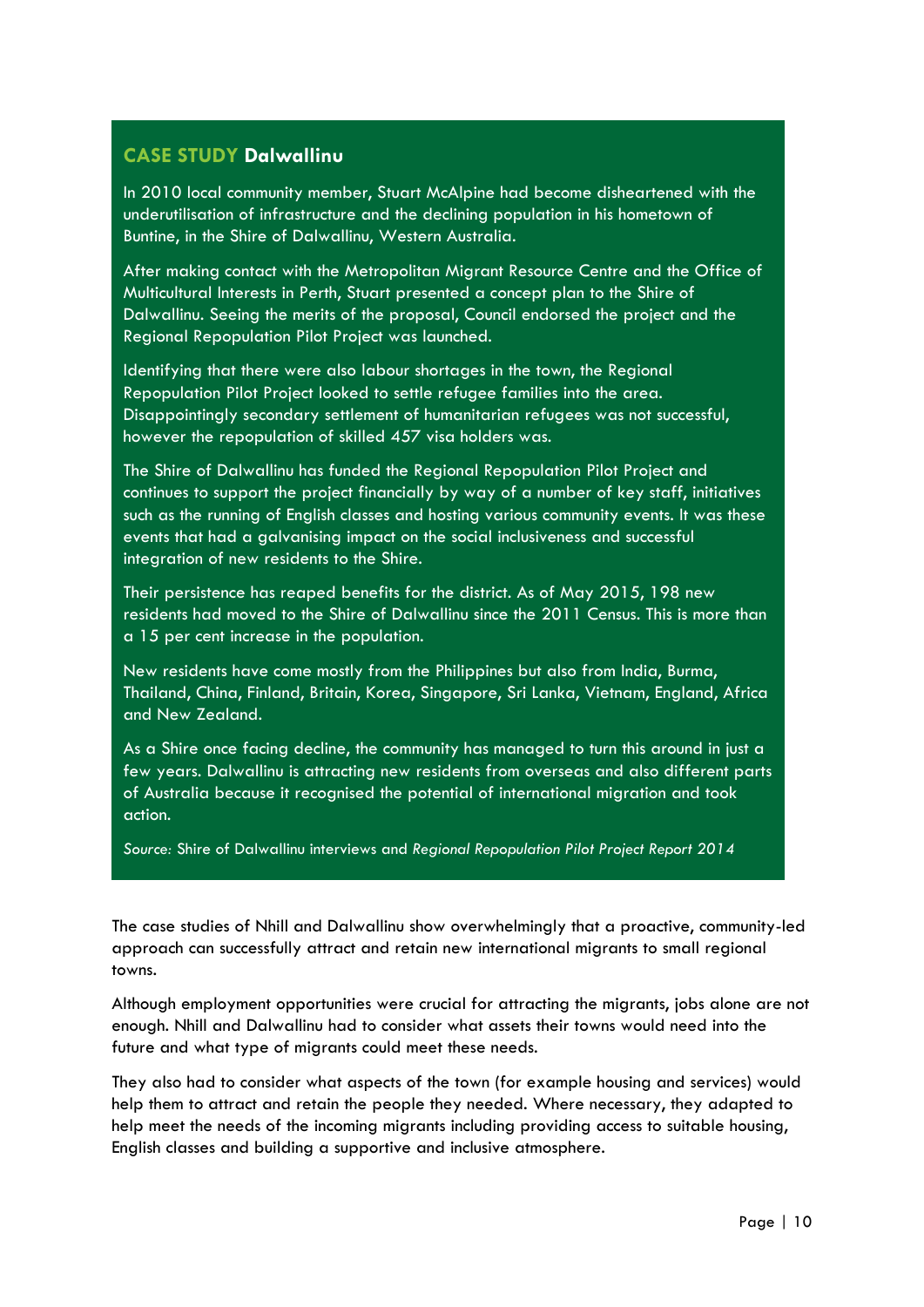In both towns, leadership from the Local Government was essential. The Dalwallinu council, for example, independently funded support staff, community initiatives and events.

Having the wider community involved was also important for creating a supportive environment. Both of these communities had quite small overseas born populations and therefore were likely unsure about what to expect. Community meetings to inform residents and allow them to ask questions or voice concerns were helpful. Running events providing information about ways the local community could help international migrants settle in encouraged residents to feel like they are a part of the change.

Equally important was preparing the incoming migrant community, letting them know more about their new home and what to expect. To help with this, Nhill identified cultural leaders to act as role models and assist with coordination.

The case studies also emphasise that a big change often starts out small. Both communities initially attracted a small settlement group to the region to trial their approach. Once they started to see some success, the town and migrants helped to encourage others to move to the area. The initial settlement group were proof of the opportunities these communities offered and made it easier to attract other international migrants.

**Lessons from Nhill and Dalwallinu** 



*Figure 3: Lessons learnt from Nhill and Dalwallinu* 

The success that Nhill and Dalwallinu have achieved with this approach should be grabbing the attention of other small towns facing similar circumstances. These communities have proven that international migration presents an opportunity for regional areas to provide their own solutions to the challenges of population loss and a slowing local economy.

This type of approach could spell success for many other towns right across the country.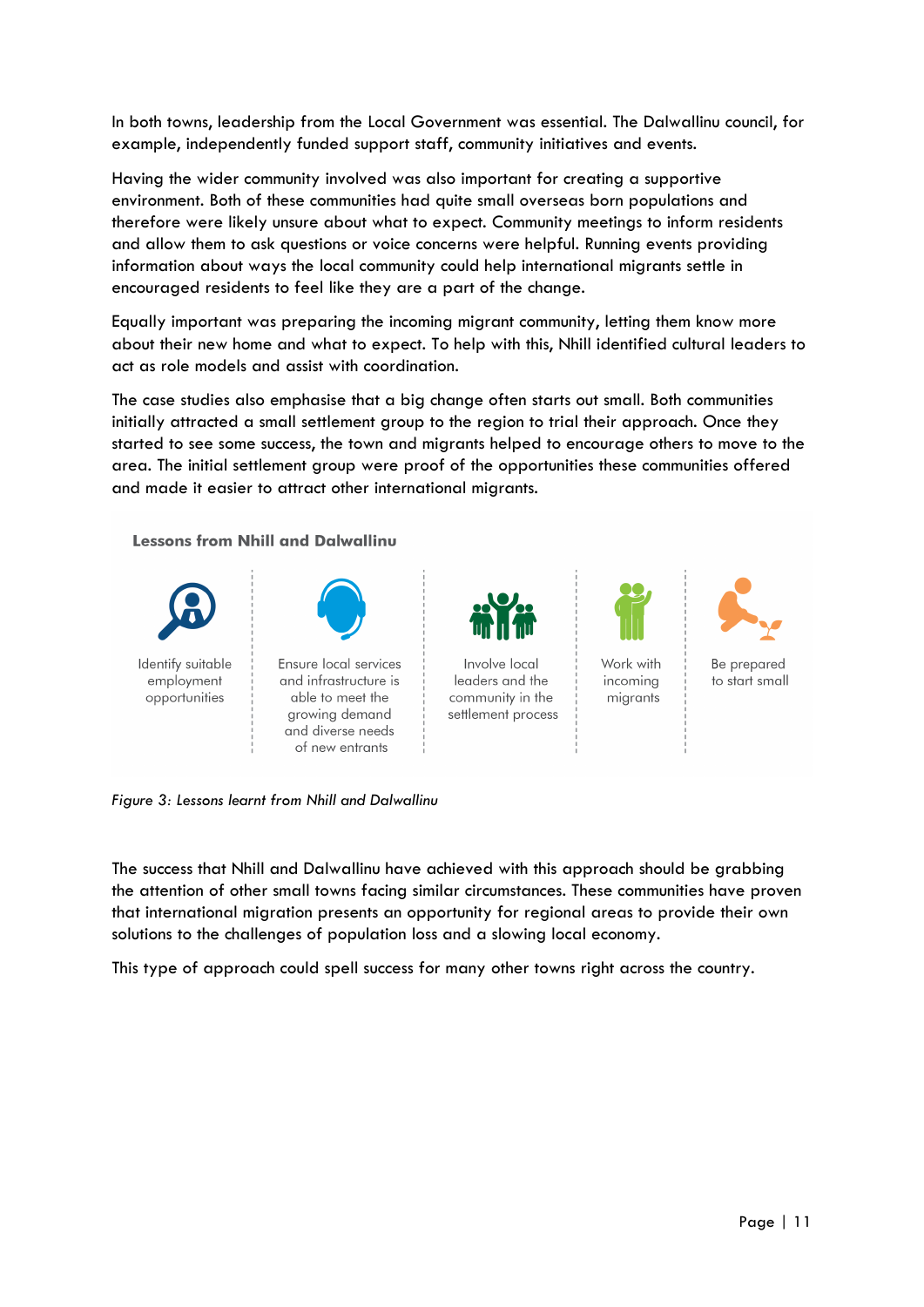## Where to From Here?

Australia's current distribution of international migration is creating twin concerns. Some, like former [NSW Premier Bob Carr,](http://www.crikey.com.au/2010/04/01/bob-carr-why-our-cities-will-really-choke-with-population-growth/) are worried about the pressure that population growth is placing on the quality of life in our major cities. Others in the regions are concerned that without new people joining their communities, their way of life and the economy they depend on, is at risk.

With the re-introduction of Safe Haven Enterprise visas and Australia's commitment to take in an additional [12,000 refugees](https://www.dss.gov.au/settlement-and-multicultural-affairs-programs-policy/syrian-iraqi-humanitarian-crisis#supported) who have been displaced by the conflicts in Syria and Iraq, there is a chance more refugees may consider settling in regional Australia.

The time is right for Australia to take stock of its approach to international migration.

Over the next few years, there will likely be hundreds of thousands of international migrants moving to Australia, and with them will come new skills and experiences.

These international migrants could be a vital resource for many small towns, but we need to make sure that they settle in areas that will benefit from the increase in population.

Small towns with genuine capacity to grow their population and economy should be actively considering different ways they can attract and retain new international migrants to the area. These towns should look to the success already seen in towns like Nhill and Dalwallinu and learn from their experiences.

Settling international migrants is a shared responsibility. Better outcomes for regions and international migrants will come from government, businesses and communities working together to make the most of the opportunities regional settlement offers.

Change will only happen if local leaders play an active role.

It is time to move beyond the myths of regional population dynamics and focus on the genuine opportunities for positive change.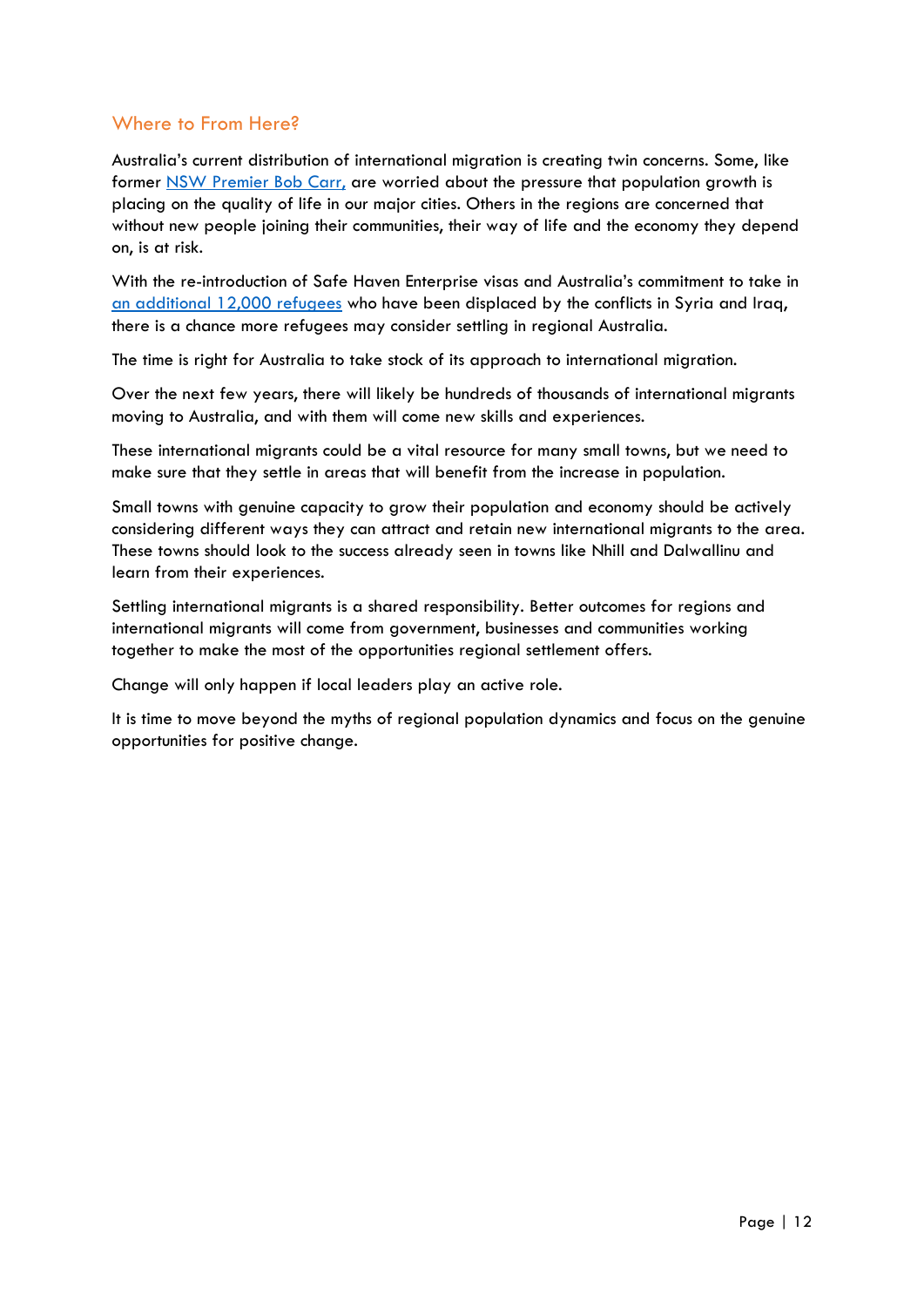# Keeping the Conversation Going

Regional settlement can be an ideal solution for regional communities and international migrants.

This Talking Point is the beginning of important conversations about how regions and policy makers can work together to achieve better outcomes.

Now we want to hear from you.

If you are a regional community that has a thriving international community we want to know what you did to attract and retain them and why this has been important for your success.

Likewise if you are an international migrant living in regional Australia, tell us why you made the decision to live in your community.

To share your story, visit us at [www.regionalaustralia.org.au](http://www.regionalaustralia.org.au/) and leave a comment on our blog. Alternatively you can head to the 'Contact us' page or connect with us via **Facebook**, **[Twitter](https://twitter.com/RegionalAus) or [LinkedIn.](http://www.linkedin.com/company/regional-australia-institute)**